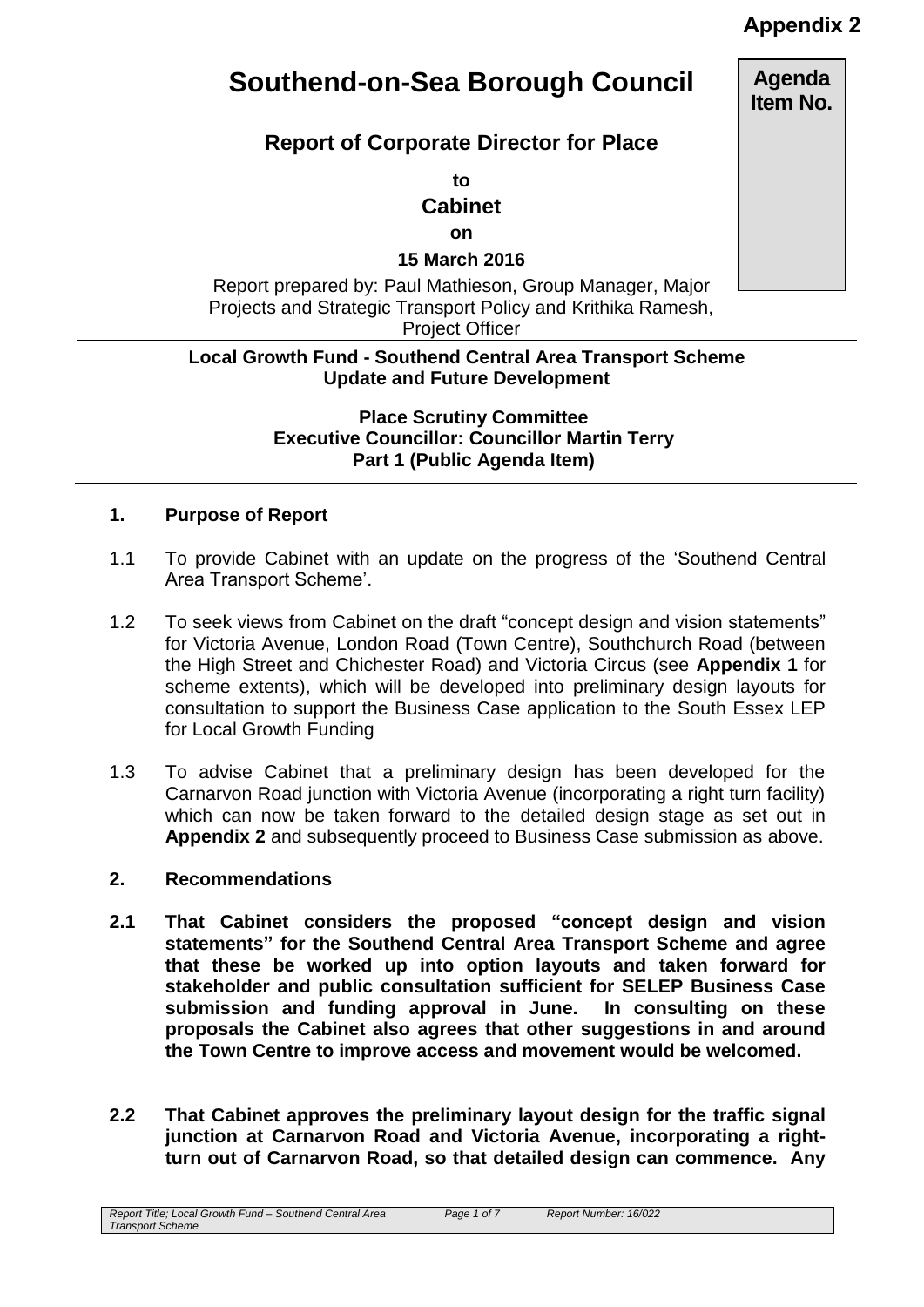**loss of vegetation caused by the change in road layout will be replaced within the scheme.**

- **2.3 That Cabinet approves the principal that, wherever possible, landscape elements are designed with integrated Sustainable Urban Drainage Systems (SUDS) in mind and that permeable surface treatments will be considered to attenuate surface water run-off from the Town Centre area and reduce the risk of flooding.**
- **2.4 That delegated authority be given to the Chief Executive and Corporate Director for Place, in consultation with the Leader of the Council and the Portfolio Holder for Public Protection, Waste and Transport following circulation of details to Ward Councillors and discussions with the Leaders of the opposition parties to agree:**
	- **the preliminary design layouts developed from the "concept design and vision statements" for consultation and subsequent submission of the Business Case for approval, with a programmed commencement in 2017/18. Details to be brought to a future Cabinet meeting to agree the final design for construction.**
	- **the detailed design proposals for the Carnarvon Road junction to be taken forward to Business Case submission for implementation in 2016/17, together with the advertisement of any necessary Traffic Regulation Orders**

# **3. Background**

- 3.1 The Southend Central Area Transport Scheme (SCATS) is a Local Growth Fund Scheme that has an allocation of £7m. The purpose of the scheme is to take forward aspects of transport and public realm infrastructure that are seen as necessary to support both housing and employment growth in the Town Centre. The scheme is at the concept and preliminary design stages and it is timely that Cabinet considers the proposals so far, in order that a Business Case submission can be made to the South East LEP (SELEP) in June to release the Local Growth Funding allocated to this scheme.
- 3.2 The draft Southend Central Area Action Plan (SCAAP) outlines the policy response to the challenges and opportunities presented within the Southend Central Area, as part of the spatial strategy for Southend set out in the Core Strategy. This makes provision for a large share of the Borough's new growth and regeneration to be focussed in the Central Area. The SCAAP, when adopted, will give site specific policies aimed at strengthening and transforming Southend Town Centre's sub-regional role as a successful commercial and retail destination, cultural hub, educational centre of excellence, leisure and tourist attractive, and as a place to work and live.
- 3.3 The SCATS will support this vision by building upon existing successes and investment and unlocking the potential of significant regeneration opportunities. Developments within the Central Area will be supported by transport and public realm improvements to create a safe and vibrant atmosphere for communities and businesses and as a welcoming visitor experience.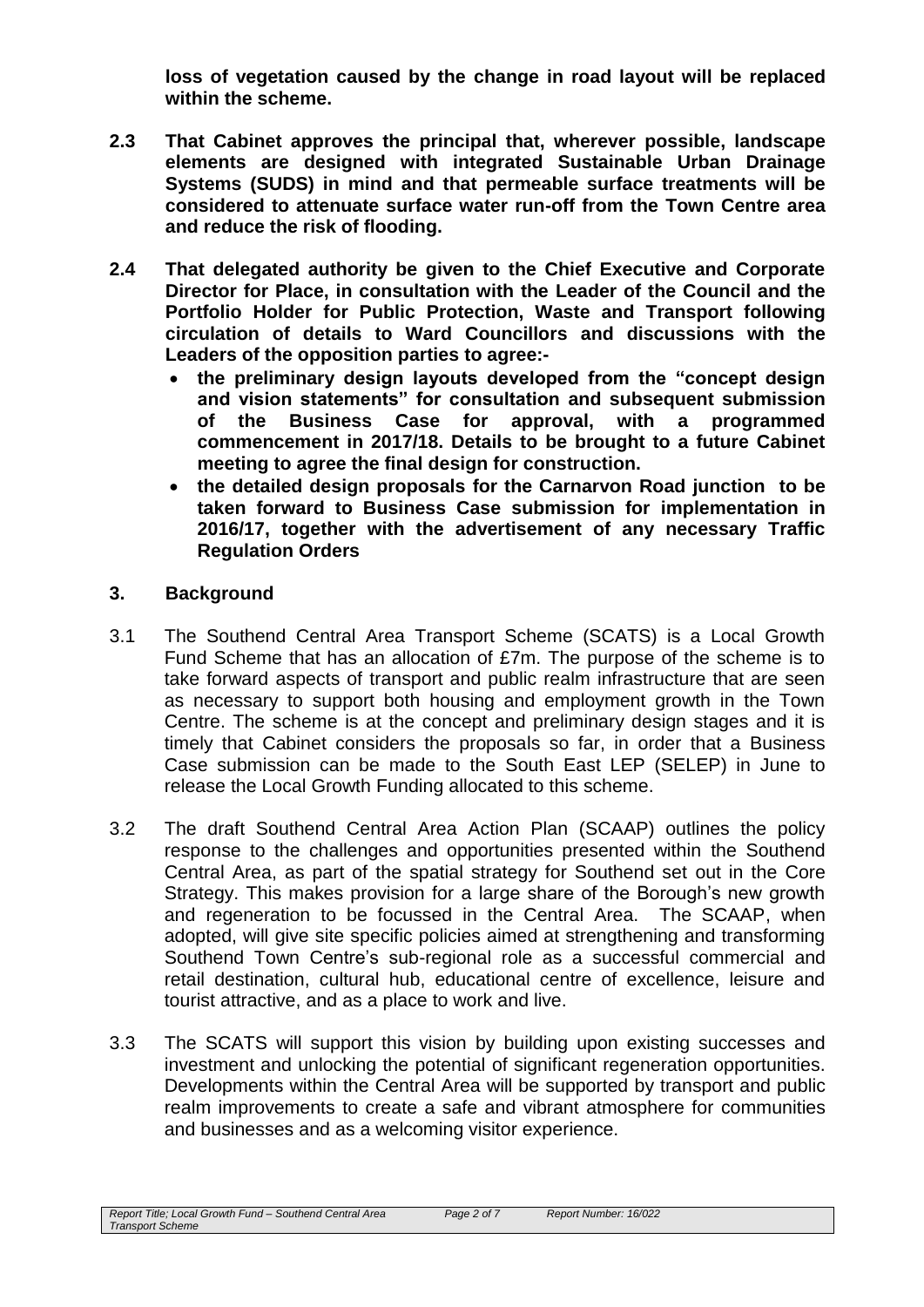- 3.4 Public realm and transport investment plays a key role in raising aspirations, the quality and growth potential of an area and is therefore at the core of this work. The scheme will invest £7m in improvements, which will support both Borough Council and private sector investments and development.
- 3.5 Improved safety, access and mobility in the town centre area will encourage more walking and cycling, resulting in positive benefits for health and well-being, whilst also enabling a "shop local" culture, reinforcing the offer of the High Street.
- 3.6 The draft "concept design and vision statements" are focussed on the first four areas with the fifth area of more detail comprising Carnarvon Road:-
	- *1. Victoria Avenue*

The vision for Victoria Avenue is for it to be a gateway into the town centre. The key design features will include:

o Gateway Features

Gateway features that create a visual connection with the town centre and gradually increase in drama and visual impact as the town centre is approached;

o Use of Subway

Study the level of pedestrian usage of the subway and consider replacing it with at-grade crossings;

o Public Realm Improvements

Refurbish the footways and adjust the accesses to the service road, especially along the west side of the road with high quality paving, lighting, seating and tree planting. Improve the public spaces to better serve the Civic area and the new residential developments, extending to Victoria Gateway;

- o Sustainable Urban Drainage Systems Identify potential locations and type of SUDS to attenuate surface water runoff from this area to reduce the risk of flooding.
- *2. London Road – from Queensway to Victoria Circus* Improvements in the area will be focussed on enhancing the experience for visitors, residents and workers, and extending the activities in the public spaces throughout the day and into the evening. The key design features will include:
- o Encouraging more pedestrian footfall & cycling High quality public realm enhancements to create a pedestrian-priority area and improvements for pedestrians and cyclists.
- o Outside seating areas The restaurants and cafes could make better use of space on the street to create a more vibrant atmosphere.
- o Alignment Improvements

| Report Title: Local Growth Fund - Southend Central Area | Page 3 of 7 | Report Number: 16/022 |
|---------------------------------------------------------|-------------|-----------------------|
| <b>Transport Scheme</b>                                 |             |                       |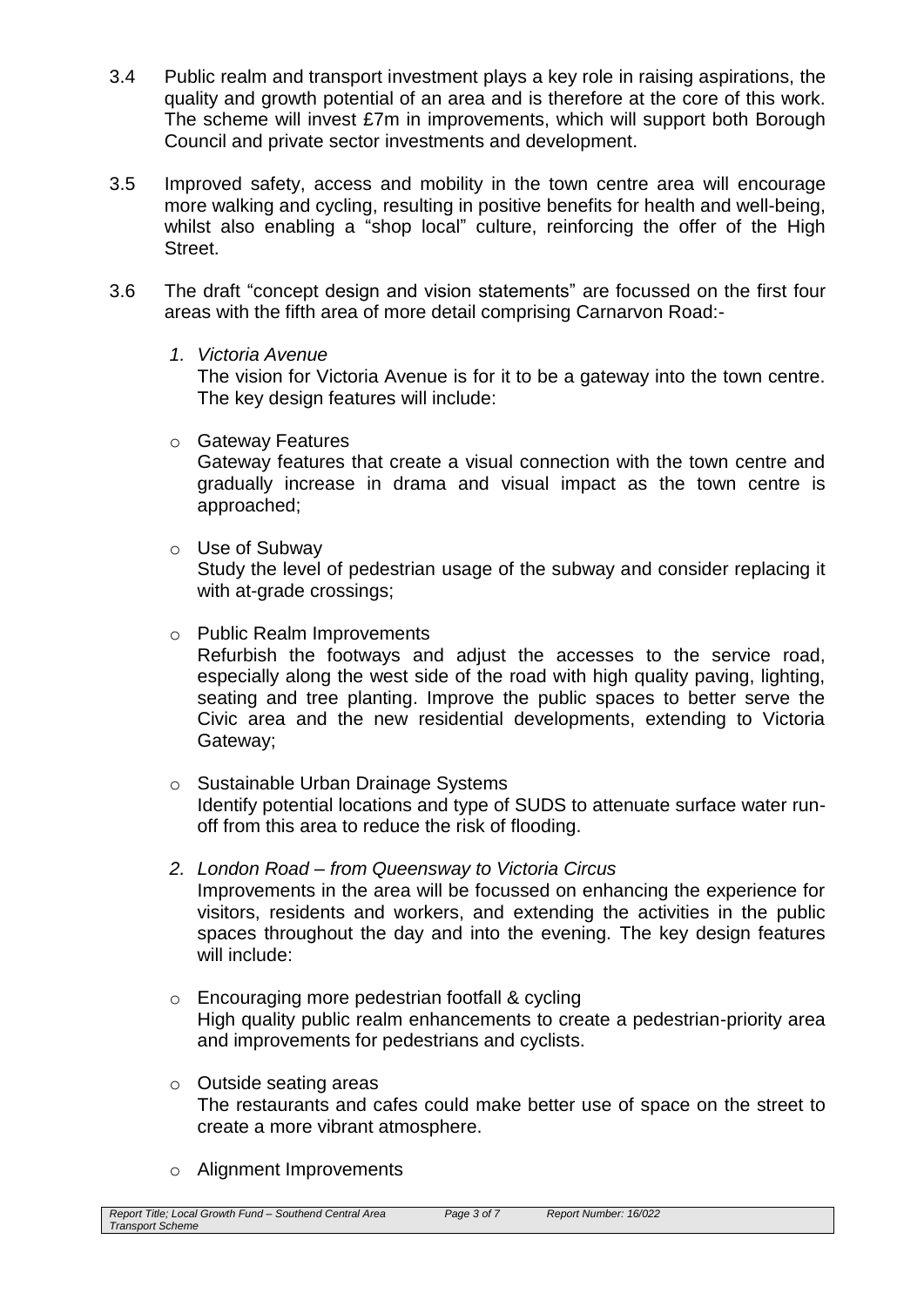Changes to the allocation of road space to provide a greater area for pedestrians and a better street environment, whilst maintaining essential access for delivery vehicles and taxis.

- o Sustainable Urban Drainage Systems Identify potential locations and type of SUDS to attenuate surface water runoff from this area to reduce the risk of flooding.
- 3. Victoria Circus

Victoria Circus is a focal point for the Town Centre attracting people from Victoria Gateway, London Road and Southchurch Road towards the High Street. Improvements will focus on:-

- o Encouraging more pedestrian footfall through a better public realm The public realm improvements will consider additional seating, landscaping elements and features that help establish the space as a focal point and activity space, whilst maintaining the desired pedestrian routes across the area and access for emergency vehicles;
- o Welcoming access routes

The alleyway from Victoria Gateway to Victoria Circus is one of the main routes to and from the Town Centre and should welcome people and encourage them to visit the High Street. Introduction of vertical features like canvas along the side walls, colourful roof features and lighting will help highlight this route to the town centre.

- o Sustainable Urban Drainage Systems Identify potential locations and type of SUDS to attenuate surface water runoff from this area to reduce the risk of flooding.
- 4. Southchurch Road short section linking Carnarvon Road and the High **Street**
- o Improve appearance of the Deeping underpass The appearance of the Deeping parapet and access to the underground service area needs improvement;
- o Pocket Park

Enhancement of landscaping elements (with integrated SUDS) to provide a coherent, linked number of green spaces essential for improving the environment of the area;

- o Pedestrian crossing Surface treatment at the pedestrian crossing at the entrance of the Deeping to highlight this as a route to the High Street (also to be considered as part of the Better Queensway Project)
- 5. Carnarvon Road junction with Victoria Avenue
- o Provide a new right turn out of Carnarvon Road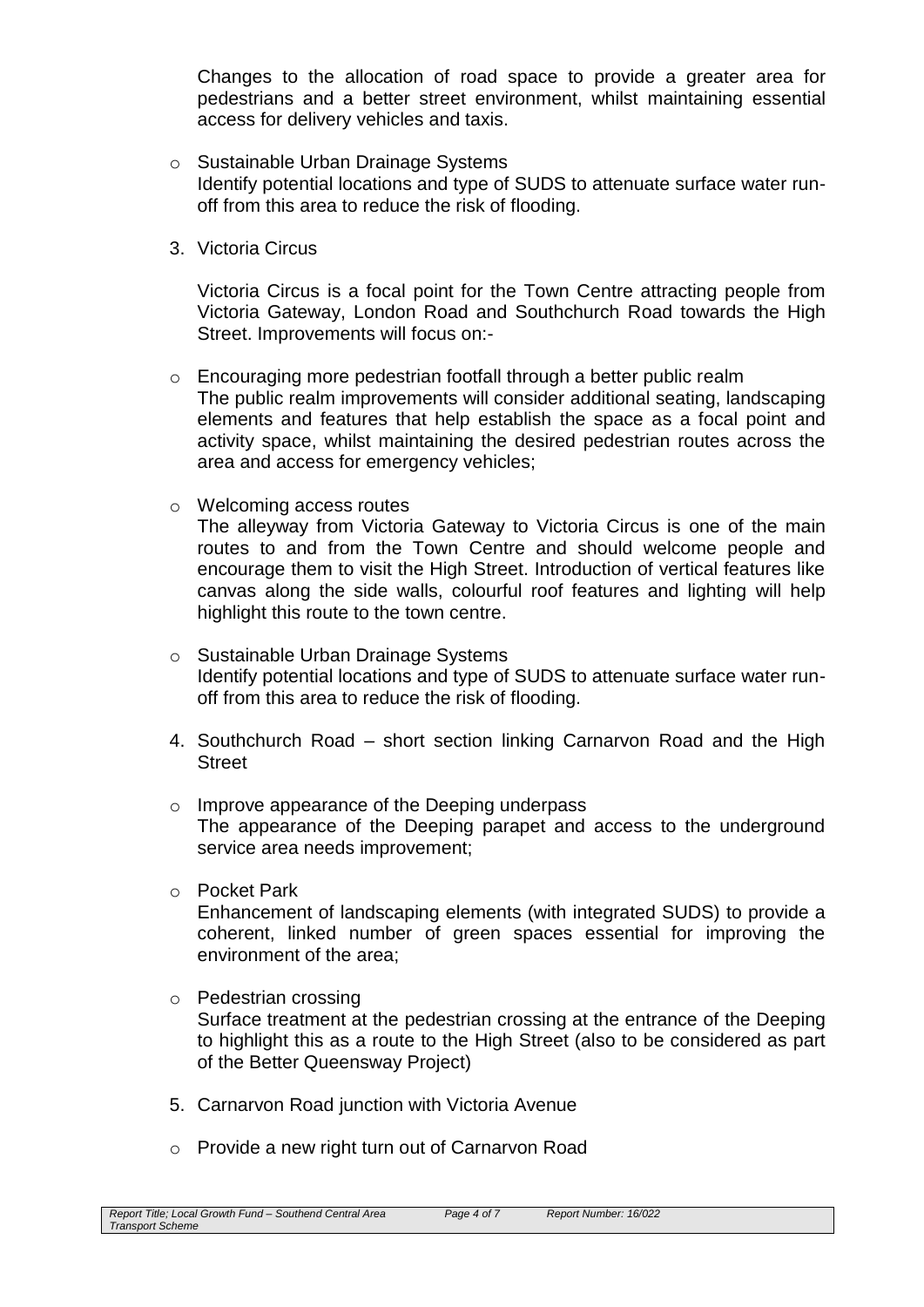Identified need for the right turn from Carnarvon Road on to Victoria Avenue, partly due to the re-development of the old College site;

- o Replacement of vegetation Any loss of vegetation caused by the change in the junction layout will be replaced within the scheme;
- o Traffic Movements Impact on traffic movements are negligible with the signal timings consistent with junctions either side and pedestrian movements

# **4. Other Options**

- 4.1 The Southend Central Area Action Plan (SCAAP) will guide development and regeneration within the town centre area and central seafront until 2021. The Preferred Approach version of the SCAAP sets out all known major potential development sites and the vision for them within the central area which includes the key sites identified for the Southend Central Area Transport Scheme.
- 4.2 The other option would be to take no action on these issues and continue as now in which case the investment opportunity would be lost.

# **5. Reasons for Recommendations**

- 5.1 The concept design and vision statements to guide the SCATS focus on ensuring that:-
	- High quality public realm enhancements will create spaces within the Town Centre to attract more people to the area, encourage activities in the public spaces and revitalise the commercial areas.
	- Improved access to the High Street will encourage more walking and cycling
	- The better streets and public spaces will bring greater civic pride to encourage investment and visitor numbers supporting the local economy.
	- To support the spatial planning activity identified in the SCAAP and other plans either prepared or being prepared by the Council's planning team.

#### **6. Corporate Implications**

6.1 Contribution to Council's Vision & Corporate Priorities

The SCATS will be fully aligned to delivering the vision and corporate priorities, particularly prosperous in respect of supporting the SCAAP and other plans either prepared by or under preparation by the Council's planning team.

6.2 Financial Implications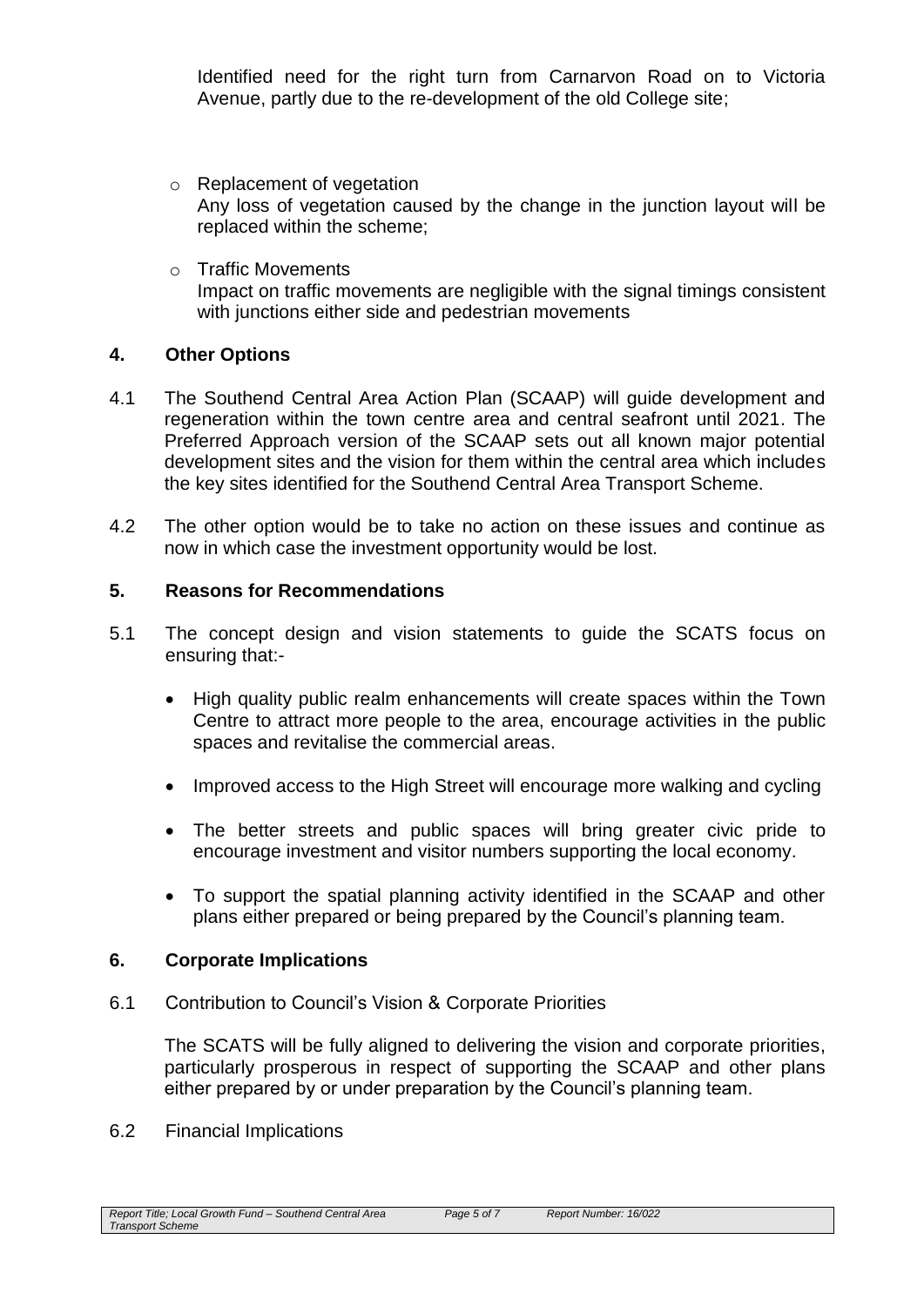The SCATS is seeking funding of £7m from the South Essex Local Enterprise Partnership. The allocation is profiled across four years as set out below and is wholly grant funded. The allocation for 2016/17 will deliver the Carnarvon Road improvement and support design work to enable the other scheme elements to commence in 2017/18.

| Financial Year   2016-2017     | 2017-2018 | 2018-2019 | 2019-2020 |
|--------------------------------|-----------|-----------|-----------|
| Growth $\vert$ £0.75m<br>Local | £2.25m    | £2m       | £2m       |
| Fund                           |           |           |           |

#### 6.3 Legal Implications

Any necessary Traffic Regulation Orders will be identified and follow the legal processes. In the case of London Road and Victoria Circus, procedures to obtain permission for outside seating and event spaces will be consulted upon and followed.

#### 6.4 People Implications

The scheme affects the lives of all those who live, work and visit the town. The implications are positive as the intention to improve accessibility and safety and improve the public realm.

#### 6.5 Property Implications

The schemes proposed will affect land for which the Council is the highways authority and may involve working with private landowners to bring forward detailed proposals.

#### 6.6 Consultation

The consultation process for this work is based on the "Southend Together" toolkit which seeks to engage and inform residents, businesses and key stakeholders throughout the life of the project

There will be a stakeholder engagement plan prepared and all aspects of the design plans for Victoria Avenue, London Road and Victoria Circus will be consulted on.

#### 6.7 Equalities and Diversity Implications

Best practice will be adopted in the design proposals with the aim to improve accessibility for pedestrians, cyclist and the disabled which will be a major factor in the development of the scheme.

Different user groups have different needs and part of the development of the final design plans will be a full equality analysis as part of the stakeholder engagement plan.

6.8 Risk Assessment